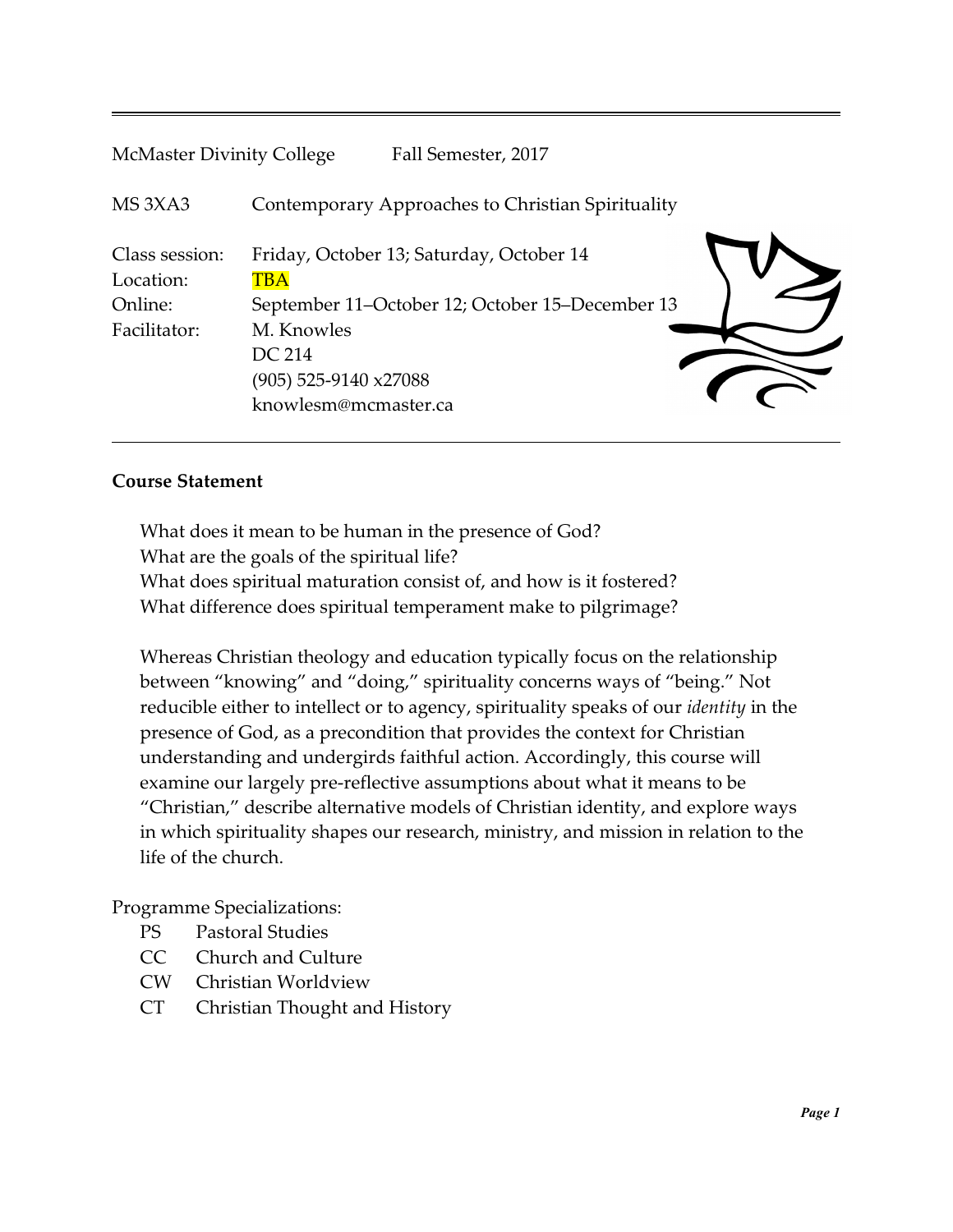# **Course Objectives**

### *KNOWING*

- $\triangleright$  To understand the nature of Christian spirituality in its various expressions
- < To gain a basic understanding of the history of Christian spirituality
- < To define the goals of Christian discipleship

## *BEING*

- < To identify, appropriate, and validate a model of personal spiritual identity
- < To reflect in personal terms on ministry and ministry leadership as expressions of Christian identity

# *DOING*

- < To practise (and assess) various forms of spiritual discipline
- < To formulate an approach to ministry that takes spiritual identity into consideration
- < To design and assess a programme of personal and/or congregational spiritual development

## **Course Texts and Resources**

Howard, Evan B. *The Brazos Introduction to Christian Spirituality*. Grand Rapids: Brazos, 2008.

Foster, Richard J. *Prayer: Finding the Heart's True Home.* New York: HarperSanFrancisco, 1992.

All required textbooks for this class are available from the College's book service, READ On Bookstore, Room 145, McMaster Divinity College. Texts may be purchased on the first day of class. Other book services may also carry the texts. For advance purchase, you may contact:



Etobicoke, ON Tel: (416) 620-2934

READ On Bookstore E-mail: books@readon.ca 5 International Blvd http://www.readon.ca M9W 6H3 FAX: (416) 622-2308



*Page 2*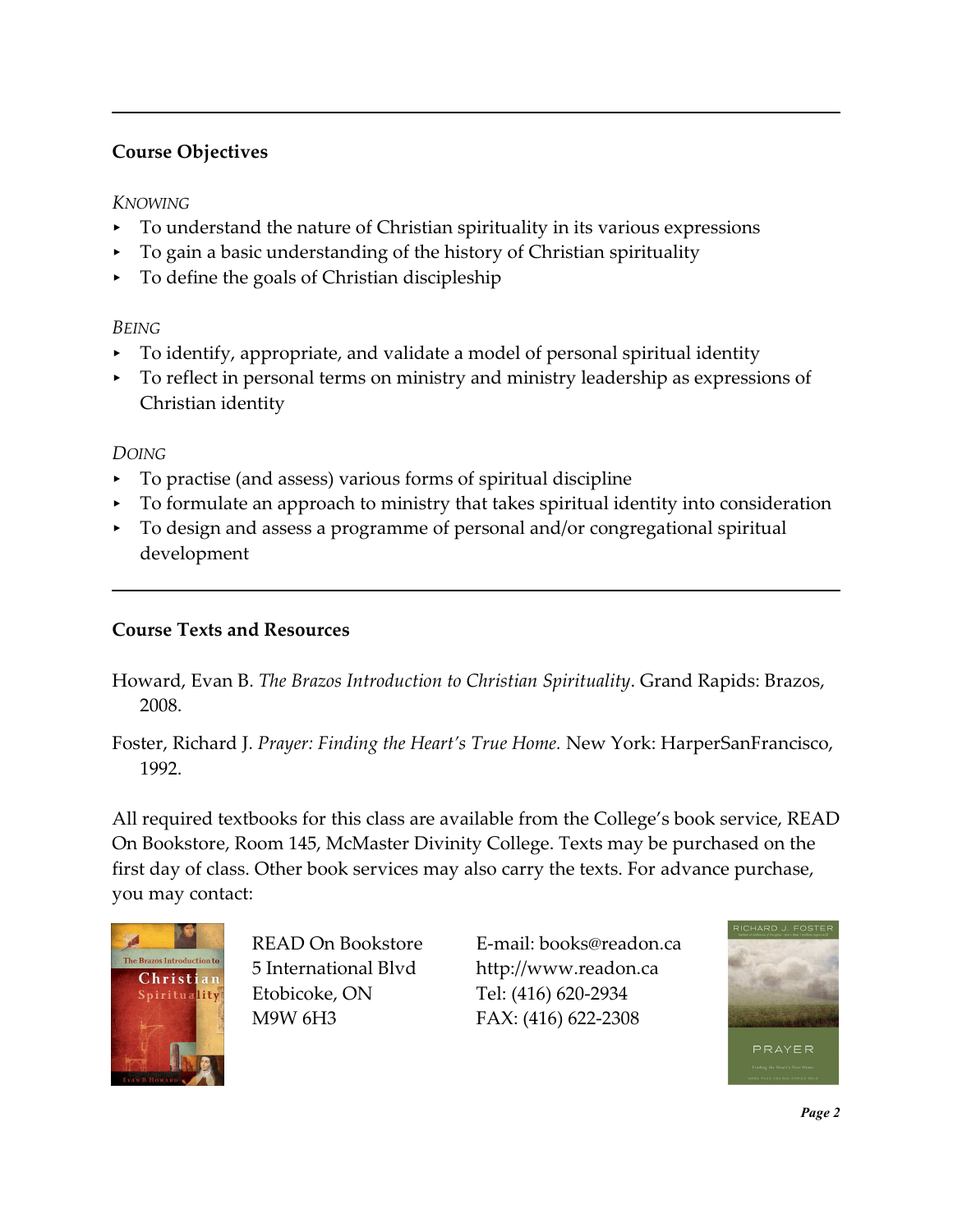Also available on Reserve in Mills Library:

- Foster, Richard J. *Celebration of Discipline: The Path to Spiritual Growth*. San Francisco: Harper and Row, 1978. The contract of the state of the state of the state of the state of the state of the state of the state of the state of the state of the state of the state of the state of the state of the state of th
- Foster, Richard J. *Streams of Living Water: Celebrating the Great Traditions of Christian Faith.* New York: HarperCollins, 1998. [ON ORDER]

#### **Schedule and Assignments**

Offered in an online hybrid format, this course consists of one module to be completed prior to Reading Week; an in-class module scheduled for Friday, October 13, and Saturday, October 14; and three modules thereafter. Participation in the face-to-face class sessions (in their entirety) is a course requirement.

- 1. Module One Christian Spirituality: What is it?
	- a. Online: TBA
	- b. Reading: Howard, *Brazos Introduction to Christian Spirituality*, 9–75
	- c. Research: *Spiritual Inventory; Spiritual Identity*

Complete three spiritual inventories: what do they tell you about yourself? Since none of these alternatives is (remotely!) definitive, feel free to substitute another inventory of your choice for one of the three.

- i. Gary Thomas, *Sacred Pathways*
	- (1) Gary Thomas, *Sacred Pathways: Discover Your Soul's Path to God. Updated and Expanded* (Grand Rapids: Zondervan, 2010).
	- (2) www.garythomas.com/wp-content/uploads/2014/10/sacredpathways.pdf
- ii. "Spiritual Types" exercise
	- (1) Richard Foster, *Streams of Living Water: The Great Traditions of the Christian Faith* [New York: Harper SanFrancisco, 1998]).
	- (2) On the A2L website (PDF)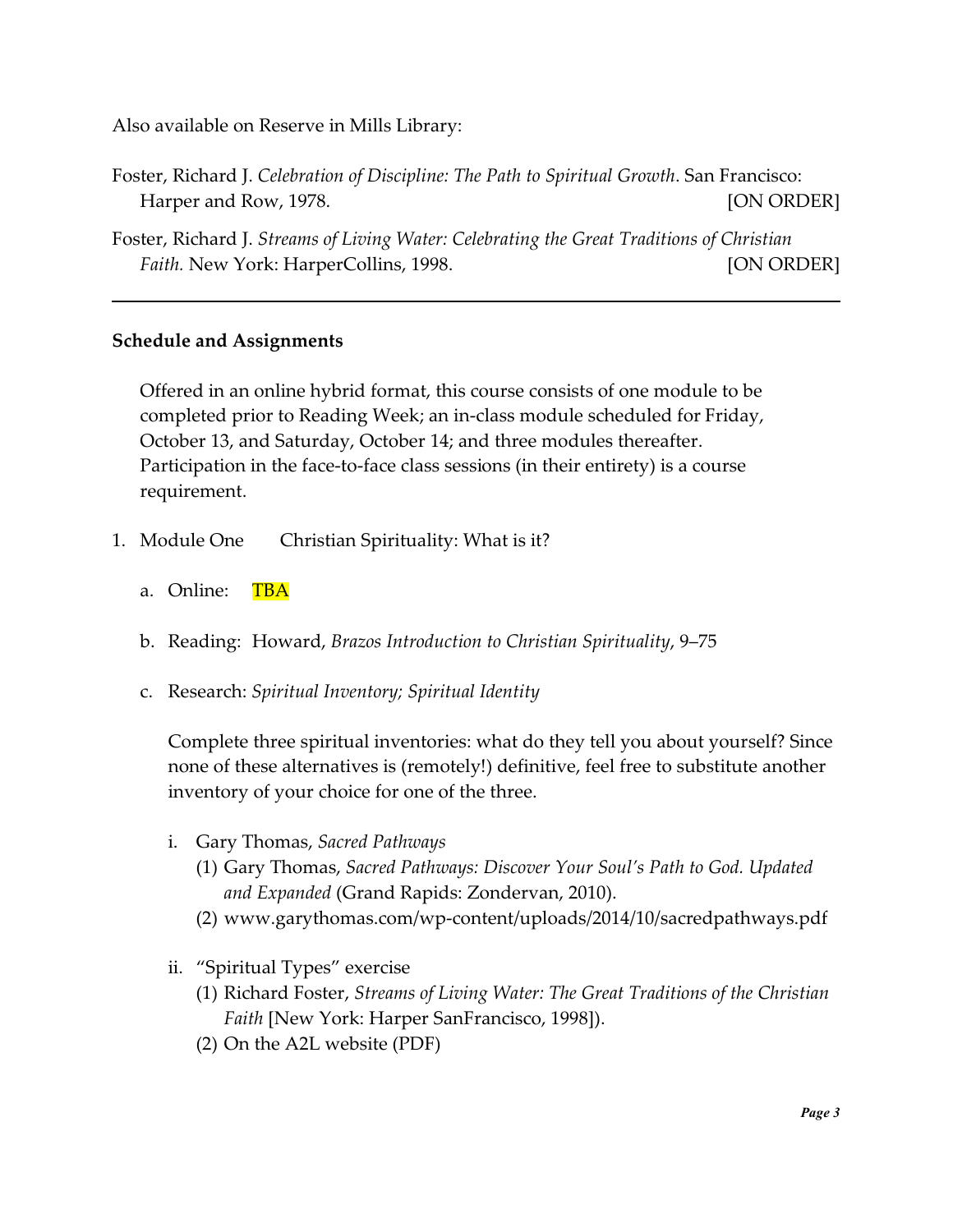- iii. "The Spirituality Wheel"
	- (1) Corinne Ware, *Discover Your Spiritual Type: A Guide to Individual and Congregational Growth* (Lanham, MD: Rowman and Littlefield, 2014).
	- (2) http://www.episcowhat.org/ware-spirituality-type-indicator.html

#### d. Writing: *Pilgrimage: A Journal of the Journey*

Throughout the semester, maintain a journal that records aspects of your spiritual journey. Whereas prayer journals typically record requests and answers to prayer, the purpose of this journal is to reflect on your own experience of seeking, fleeing, abiding in, and/or practising the presence of God, as the case may be. This is not simply a devotional exercise, but more specifically a process of *reflection on spiritual identity and practice*, as you consider such questions as, "Who am I/who are we in the presence of God?"; "How do I draw near to, evade, or rest in God's presence?"; "Where or in what ways are the Father, Son, and Holy Spirit present or at work in my life and the life of my community?"; and, "In what ways does God seem to pursue or evade us?"

At the conclusion of the semester, submit a 500 word summary that describes your spiritual pilgrimage during the period of this course and, in particular, ways in which the class has enriched or challenged you along the way.

Length: ~1,000 + 500 words Due: December 13

- 2. Module Two A Coat of Many Colours: Spirituality in Church and Ministry In-class session: October 13–14 (McMaster Divinity College)
- 3. Module Three Where Are We Going? Defining the Goals of the Spiritual Life
	- a. Online: TBA
	- b. Reading: Foster, *Prayer: Finding the Heart's True Home* (~260 pp.)
	- c. Writing: *Different Ways to Pray*

Since prayer is the most basic spiritual discipline, and a foundational expression of life lived in the presence of God, the primary goal of this assignment is to foster theological reflection on the practice of God's presence.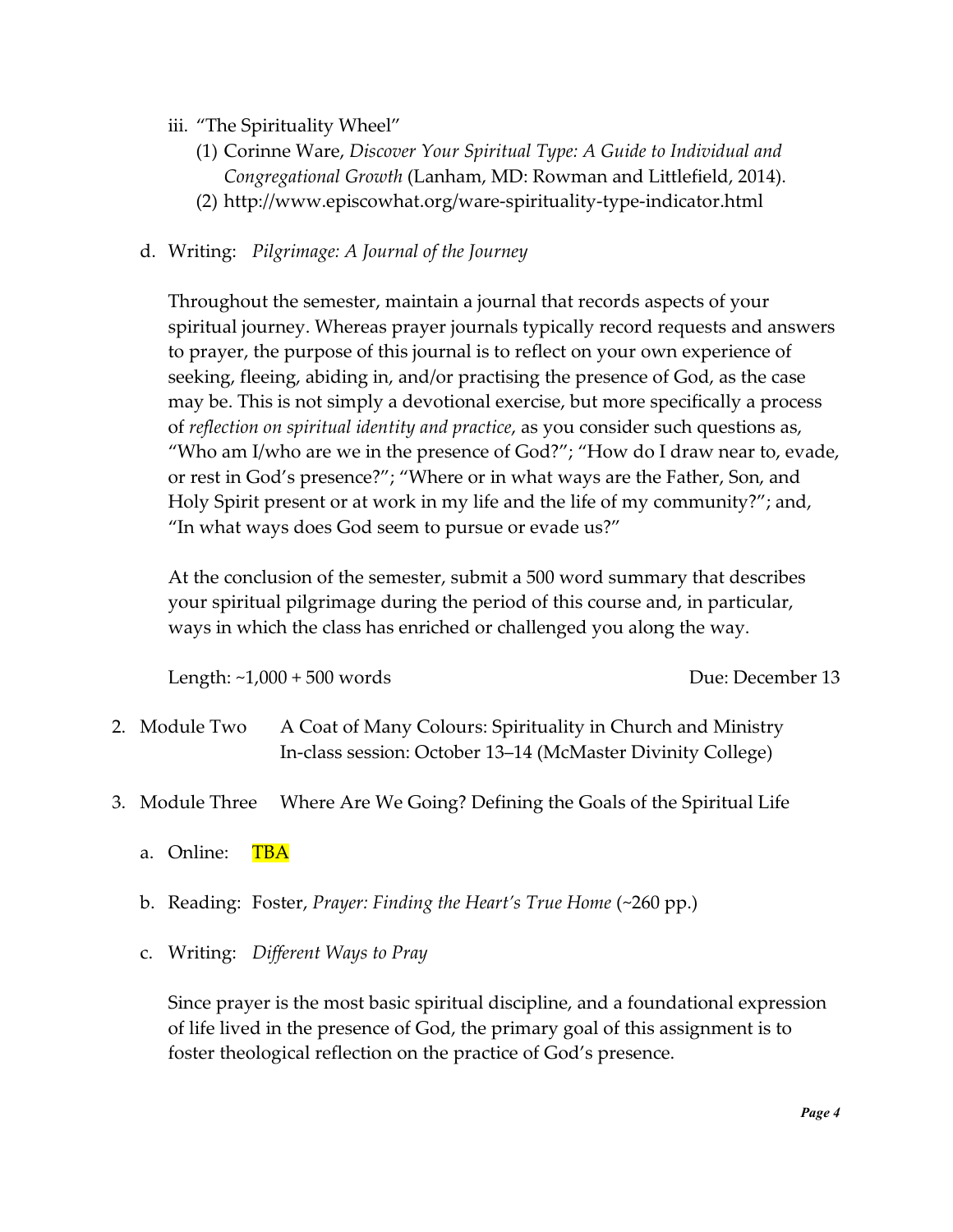Of the 21 styles of prayer that Foster describes, select one style from each of Parts One ("Moving Inward"), Two ("Moving Upward"), and Three ("Moving Outward"), and practise each of them for a week at a time. At the end of each week, post a 250 word comment on the relevant discussion board, indicating what you have learned about each style. Feel free to respond (briefly) to the comments of others.

Length:  $3 \times 250$  words Due: October 25

- 4. Module Four How do we get there? Disciplines and practices for pilgrimage
	- a. Online: TBA
	- b. Reading: Howard, *Brazos Introduction to Christian Spirituality*, 145–298
	- c. Writing: *Spiritual Disciplines: An Introduction*

Your task is to offer a theological and operational account of a specific spiritual discipline as practised within Christian tradition (broadly understood). Such disciplines may include (but are not limited to) those discussed by Richard J. Foster in *Celebration of Discipline: The Path to Spiritual Growth* (San Francisco: Harper and Row, 1978):

- *Inward Disciplines*
- *Outward Disciplines*
- Meditation
- Prayer
- Fasting
- Study
- Simplicity
- Solitude
- Submission
- Service
- *Corporate Disciplines*
- Confession
- Worship
- Guidance
- Celebration

Complementing Foster's list are the seven sacraments of Western ecclesiastical tradition ("holy mysteries" in Orthodox tradition):

*Sacraments of Initiation*

- Baptism
- Confirmation/ Chrismation
- Eucharist/ Lord's Supper
- Anointing of the Sick (Healing)

*Sacraments of Healing* **Reconciliation** (Confession & Absolution)

*Sacraments of Service*

- Matrimony
- Ordination/ Holy Orders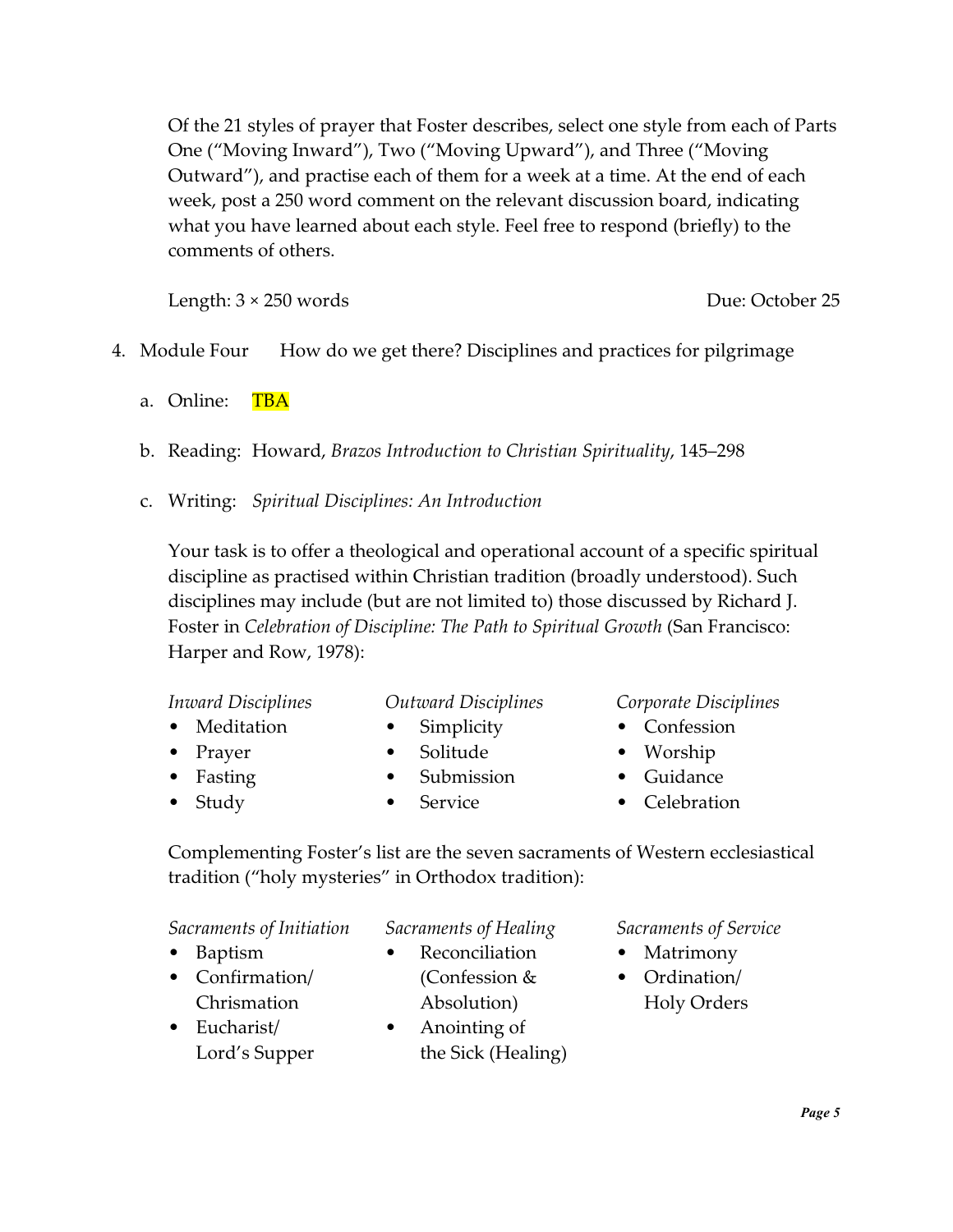Of course, other, more specific practices or disciplines may capture your imagination. Among the innumerable possibilities are:

• Asceticism/ Mortification • Hospitality • *Lectio divina* • Pilgrimage • etc.

Your contribution may incorporate written explanations; audio/video materials; web-based resources, examples, or illustrations; and practical exercises. Include, where appropriate, both *individual* and corporate or *congregational* practices (e.g. personal vis-à-vis corporate liturgical prayer).

- A. Select one spiritual discipline by signing up for it online. Describe the details of its practice (i.e., what does a practitioner actually "do"?), giving examples that illustrate when, where, and how this discipline has been practised in the course of church history.
- B. Explain how this discipline "works." In what way does it convey spiritual benefit to the practitioner(s)? What resources, if any, does successful performance require? What is its relation to the work of the Spirit and the exercise of spiritual gifts that are cited in the New Testament?
- C. Explain why the intended benefit is necessary or important in the spiritual life. How does it contribute to spiritual "maturity," whether in theory or in practice? Field test the discipline in question and report your findings.
- D. Indicate the relevance of this discipline to your field of specialization (i.e. Pastoral Studies; Church and Culture; Christian Worldview; or Christian Thought and History)
- E. Post your discussion (2,000 words) on the A2L course website.
- F. Comment (125 words max.) on the design and content of two submissions posted by other members of the class (each submission will provide space for two online comments).

| Length: 2,000 words      | Due: November 15 |
|--------------------------|------------------|
| Comments: $2 \times 125$ | Due: November 22 |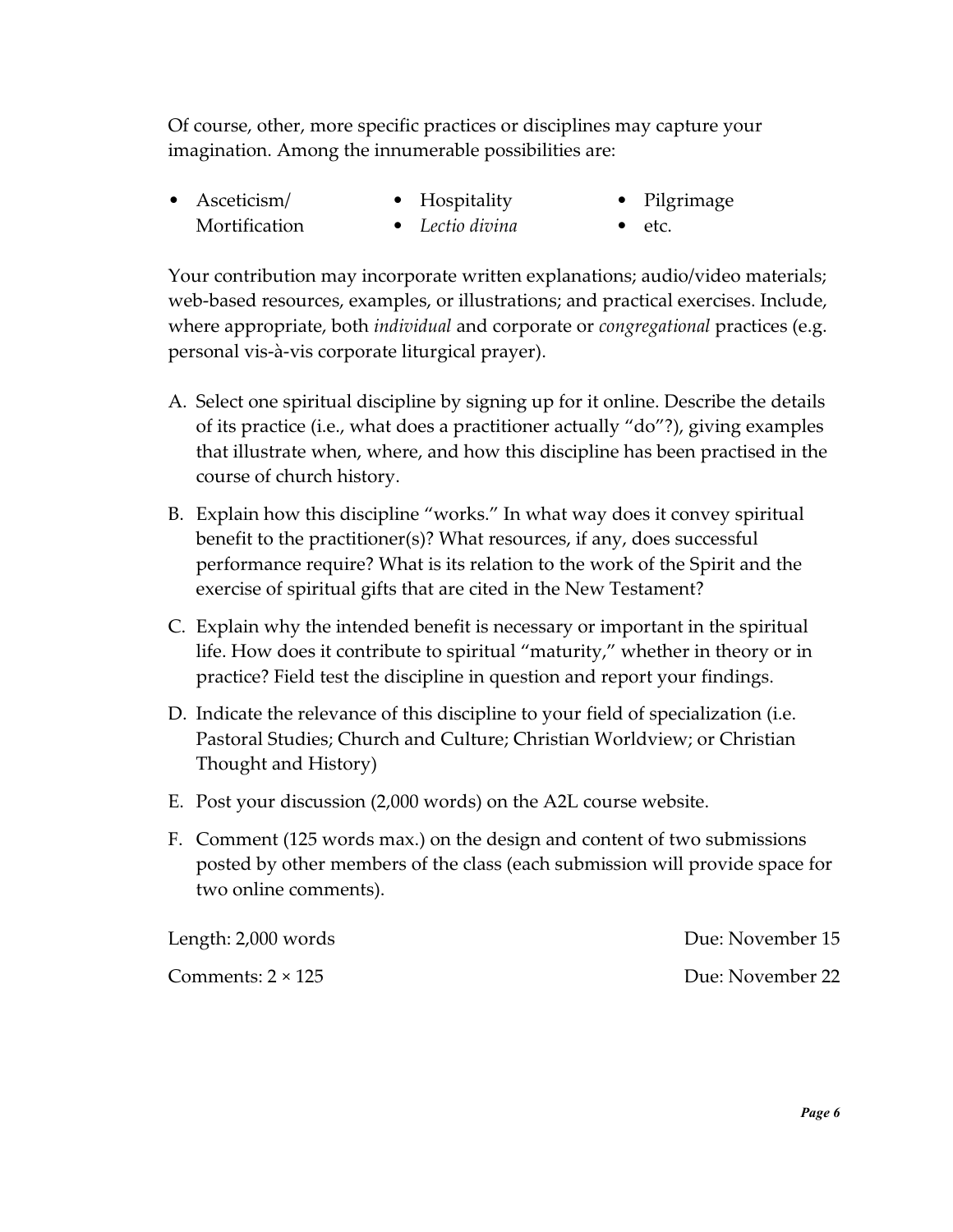- 5. Module Five Integration: Spirituality and Ministry
	- a. Reading: Howard, *Brazos Introduction to Christian Spirituality*, 299–437

### b. Writing *Spirituality and Ministry*

The concluding exercise is intended to help students explore the relevance of spirituality, spiritual identity, and spiritual disciplines to their individual fields of ministry. The written submissions consist of two sections:

- i. Briefly describe your current and/or (to the best of your knowledge) future field of ministry (e.g. church planting; congregational leadership; hospital chaplaincy, etc.).
- ii. Taking specific account of your field of specialization (Pastoral Studies; Church and Culture; Christian Worldview; Christian Thought and History), assess the place of spiritual identity and practice in relation to Christian ministry. In what ways could spiritual practices or disciplines form spiritual identity and contribute to spiritual maturity (both your own and that of the recipients of ministry)? In what way does it address the interplay of divine and human agency? How or where is God at work, and to what extent to do remain responsible for our own spiritual development?

Length: 2,000 words Due: December 6

| Summary of Assignments and Due Dates          |             | Length         | Due         | Weight |
|-----------------------------------------------|-------------|----------------|-------------|--------|
| Spiritual Inventory; Spiritual Identity       |             | n/a            | n/a         | n/a    |
| Pilgrimage: A Journal of the Journey          |             | $[-1,000]$     | continuous  | n/a    |
| Different Ways to Pray                        | Assessments | $3 \times 250$ | October 25  | 20%    |
|                                               | Commentary  |                | optional    | n/a    |
| Spiritual Disciplines: An Introduction        |             | 2,000          | November 15 | 35%    |
|                                               | Commentary  | $2 \times 125$ | November 22 | n/a    |
| Spirituality and Ministry                     |             | 2,000          | December 6  | 35%    |
| Pilgrimage: A Journal of the Journey: Summary |             | 500            | December 13 | 10%    |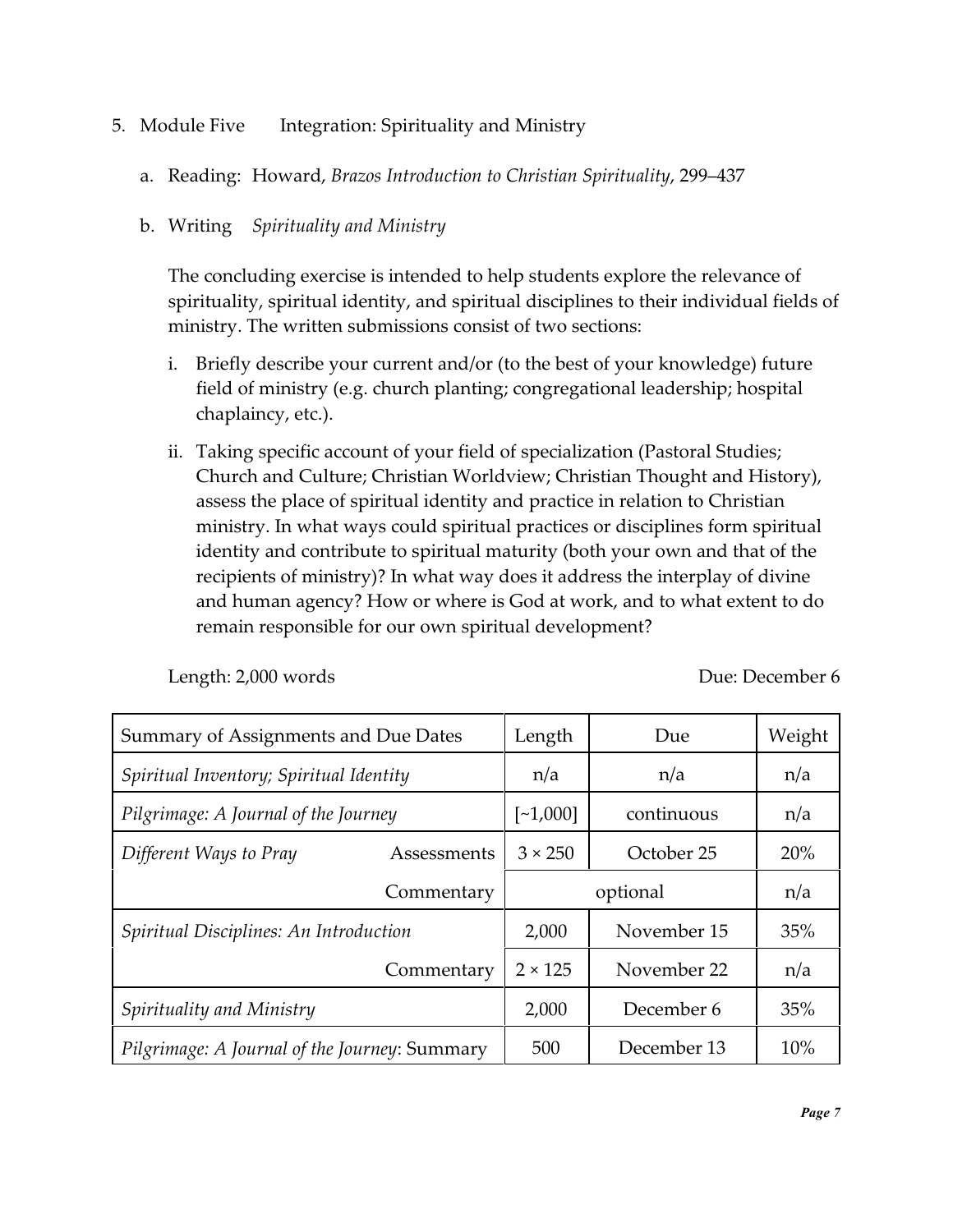| Last day for submission of late assignments | December 13 |  |
|---------------------------------------------|-------------|--|
|---------------------------------------------|-------------|--|

#### **Academic Honesty**

Academic dishonesty is a serious offence that may take any number of forms, including plagiarism, the submission of work that is not one's own or for which previous credit has been obtained, and/or unauthorized collaboration with other students. Academic dishonesty can result in severe consequences, e.g., failure of the assignment, failure of the course, a notation on one's academic transcript, and/or suspension or expulsion from the College. Students are responsible for understanding what constitutes academic dishonesty. Please refer to the Divinity College Statement on Academic Honesty: http://www.mcmasterdivinity.ca/ programs/rules-regulations.

#### **Gender Inclusive Language**

McMaster Divinity College is committed to employing inclusive language for human beings in worship services, written materials, and all publications. With regard to biblical texts, the integrity of original expressions (including references to God) should be respected. The NRSV and TNIV provide appropriate examples of the use of inclusive language for human subjects. With the exception of direct quotations from historical documents, inclusive language is to be used in all assignments submitted for academic credit.

#### **Style**

All stylistic considerations (including but not limited to questions of formatting, footnotes, and bibliographic references) must conform to the McMaster Divinity College Style Guidelines for Essays and Theses:

http://www.mcmasterdivinity.ca/sites/default/files/ documents/mdcstyleguide.pdf. Failure to observe appropriate form will result in grade reductions; if departures from the required style are extensive, the assignment in question will be considered late and returned for revision prior to grading. To assist with prose composition, students are encouraged to make use of grammarly.com, which is funded by the university, along with the Writing Support Services provided by the McMaster Student Success Centre (http://studentsuccess.mcmaster.ca/ students/academic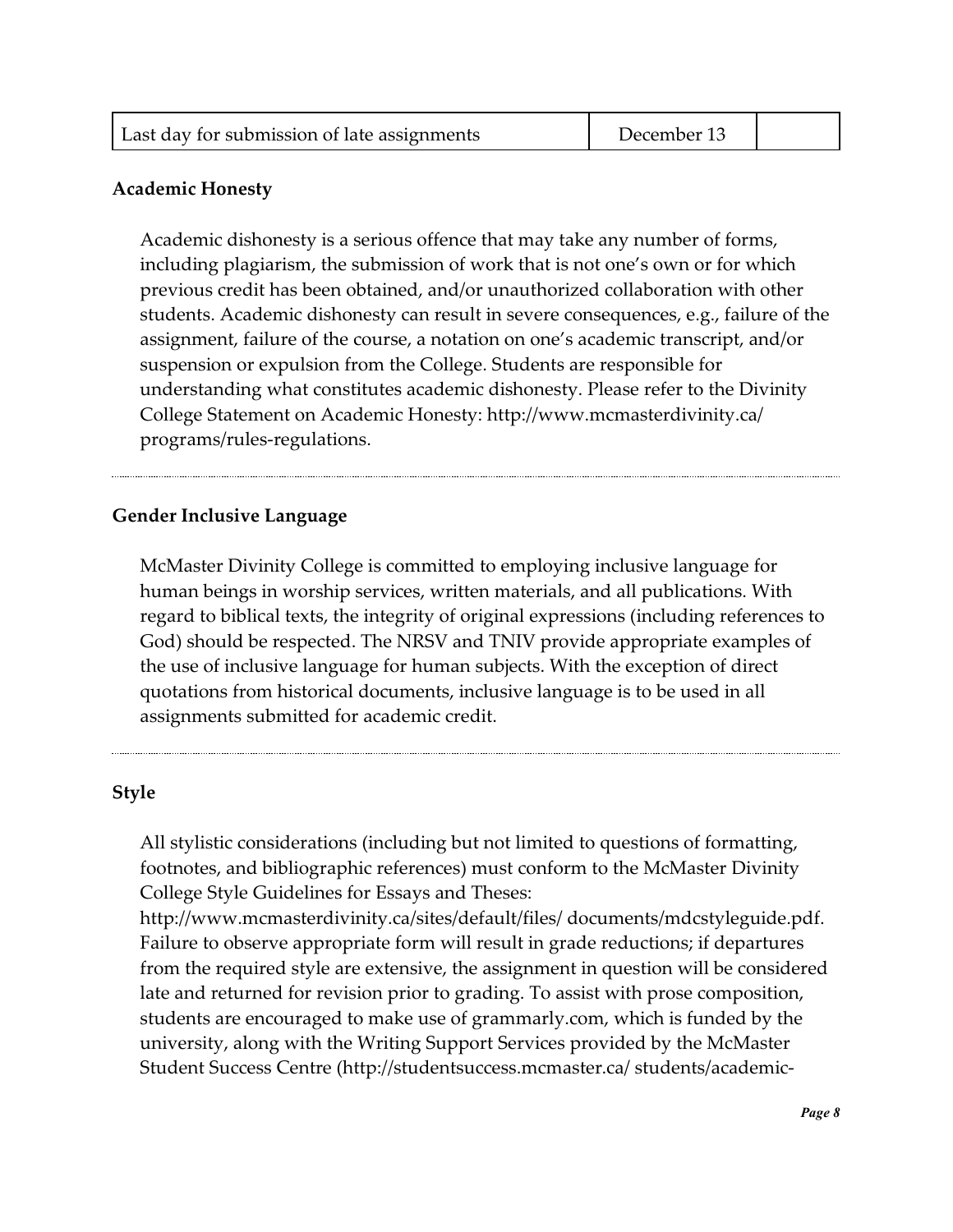skills/writing-support-services.html). See also "CRITERIA FOR GRADING OF WRITTEN ASSIGNMENTS," below.

## **Cell Phone/Computer Policy**

Students are to refrain from conducting cell phone conversations while class is in session. Should you need to maintain contact with family members and/or your church or ministry, please turn off the ringer so as to avoid disturbing others; upon receipt of an urgent call, you may discretely excuse yourself from the classroom. The same policy applies to all computer-generated sound schemes, pagers, or other electronic annunciation systems.

## **Deadlines and Late Submission Penalty**

Assignments are to be submitted to the course website on Avenue to Learn, and are due at noon on the date specified, after which they will be considered late and penalized 1% per calendar day (in whole or in part). The final date for submission of all course assignments is December 13. Assignments received after this date will not be accepted for grading or credit.

Once classes have concluded, graded assignments will be available for retrieval from the Student Records Office (Room 210) for 30 days after the end of the semester (calculated as the day on which grades are due), following which they will be discarded.

### Disclaimer:

This syllabus is the property of the instructor and is prepared with currently available information. The instructor reserves the right to make revisions up to and including the first day of class.